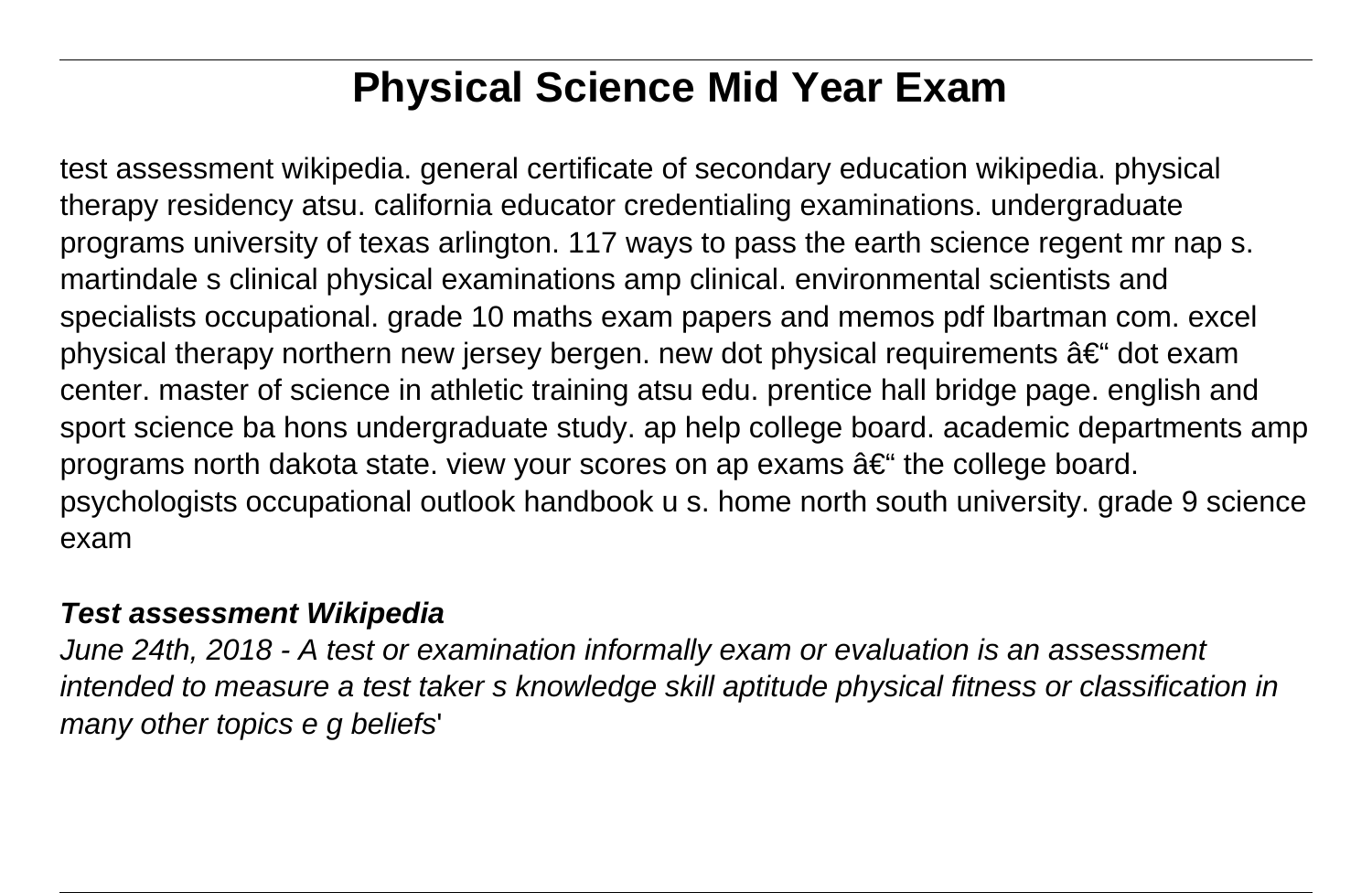### '**General Certificate of Secondary Education Wikipedia**

June 23rd, 2018 - GCSE results are published by the examination board in August for the previous exam series in April to June of the same year They are usually released one week after the A Level results in the fourth week of August with CCEA results on Tuesday and the other boards results on Thursday'

#### '**Physical Therapy Residency ATSU**

June 24th, 2018 - Program Mission The Mission Of The A T Still University Orthopedic Physical Therapy Residency Program Is To Graduate Advanced Practitioners Of Orthopedic Physical Therapy''**california educator credentialing examinations** iune 24th, 2018 - 2018†2019 test dates are now available registration and scheduling for most computer based tests for the  $2018\hat{a} \in \text{2019}$  program year is now available' '**undergraduate programs university of texas arlington** june 24th, 2018 - academic advising 406 pickard hall  $\hat{A}$  817 272 0939 bachelor s degrees in

mathematics the department of mathematics offers programs leading to the bachelor of science degree in mathematics and the bachelor of arts degree in mathematics'

### '**117 Ways To Pass The Earth Science Regent Mr Nap S**

**June 24th, 2018 - Mr Nap S Excellent Earth Science Page 117 Ways To Pass The Earth Science Regent S Exam 1 The Same Substance Always Has The Same Density 2 As**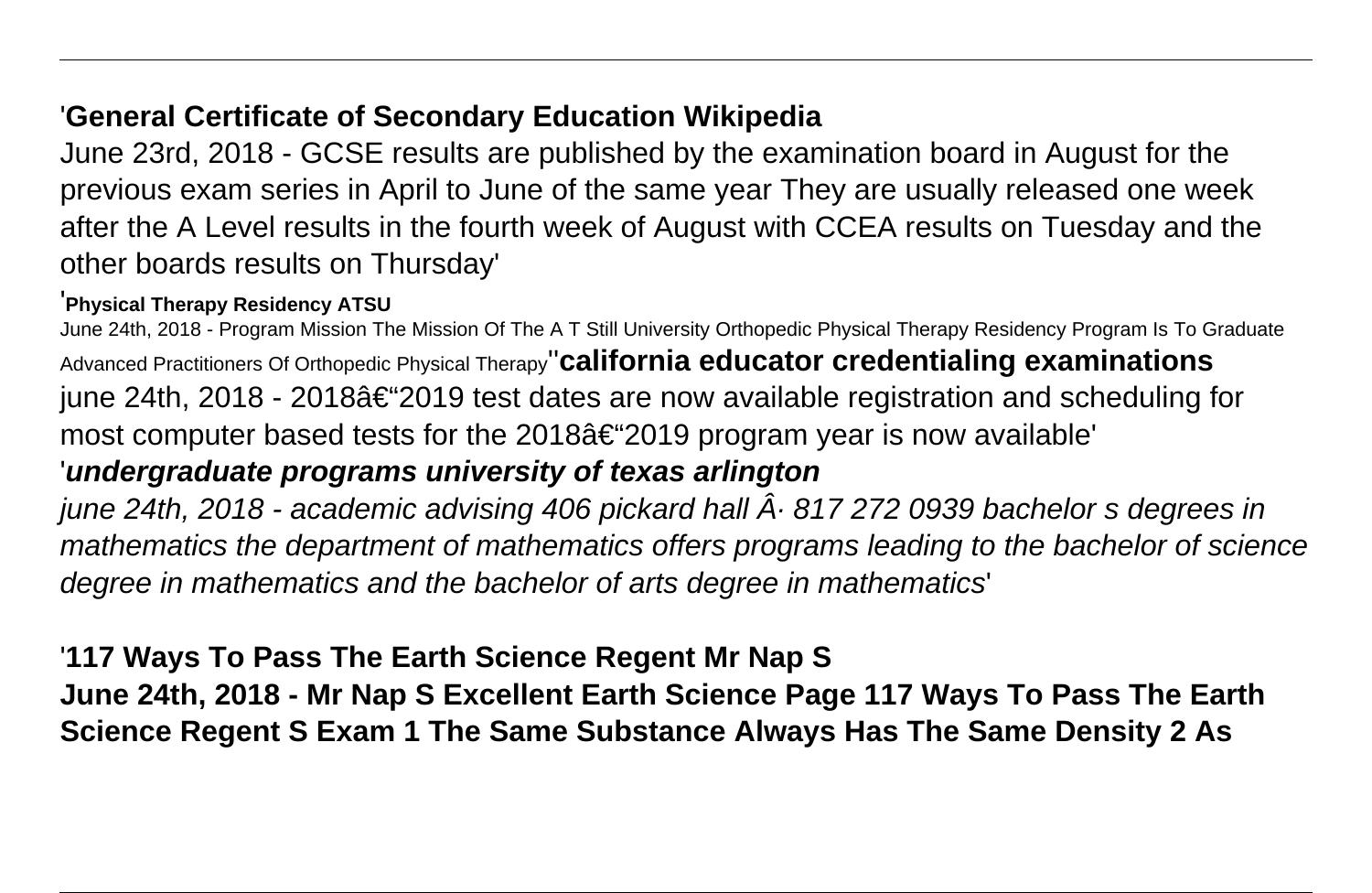#### **Pressure Increases Density Increases**'

#### '**Martindale s Clinical Physical Examinations amp Clinical**

June 24th, 2018 - PHYSICIAN amp HEALTHCARE PROVIDERS PHYSICAL EXAM GUIDELINES Ethics Manuals Guidelines Publications Technical Reports ETHICS MANUAL Center for Ethics amp Professionalism American College of Physicians Multimedia Ethics Manual Text amp Images'

#### '**Environmental Scientists and Specialists Occupational**

April 12th, 2018 - For most jobs environmental scientists and specialists need at least a bachelor's degree in a natural science Education

and Training For most entry level jobs environmental scientists and specialists must have a bachelor's degree in environmental science or

## a science related field such as biology chemistry physics geosciences or''**GRADE 10 MATHS EXAM PAPERS AND MEMOS PDF LBARTMAN COM JUNE 24TH, 2018 - MATH WORKSHEET SOLVE HASBRO MIO PUP PROBLEM GRADE 10 MATHS LITERACY EXAM PAPERS AND MEMOS 3 LIFE SCIENCES NCS3INTRODUCTIONTHIS EXERCISES 7 1000 IMAGES ABOUT ON PINTEREST**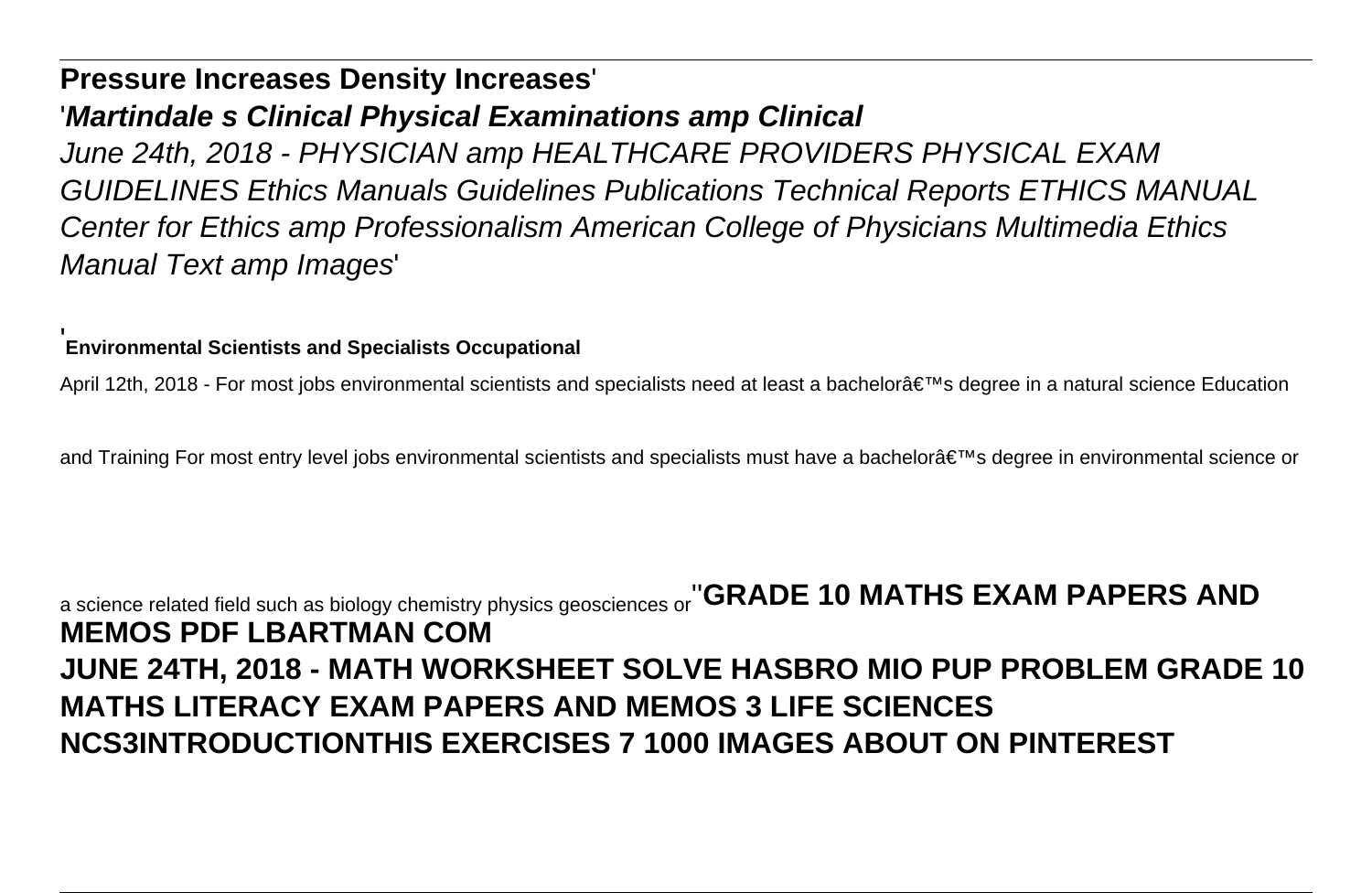## **PHYSICAL BREAK 1 0 COVER MEMO FACTCHECK ORG DETAIL FOR GR 12 SCIENCE 2012ST LBARTMAN COM THE PRO TEACHER 2 6 18 FREE AP FET PHASE ORIENTATION CAPS DOC PDF SOUTH FOLLOWING PAST**'

#### '**EXCEL Physical Therapy Northern New Jersey Bergen**

June 23rd, 2018 - OUR LOCATIONS Cresskill Location 32 Piermont Road Cresskill NJ 07626 201 567 0044 Fax 201 567 0048 Fort Lee Location 1355 15th Street Fort Lee NJ 07024<sup>"</sup>NEW DOT PHYSICAL REQUIREMENTS – DOT EXAM CENTER

JUNE 21ST, 2018 - WE'D LIKE TO OFFER YOU THE JOB IBUPROFEN TYLENOL CODEINE INTERACTION THE INDUSTRY GROUP

FOR CANADIAN REAL ESTATE AGENTS SAIDSALES ACTIVITY WAS UP 3 3 PERCENT IN JUNE FROM THE MONTH BEFORE ACTUAL

#### SALES FOR JUNE NOT SEASONALLY ADJUSTED WERE DOWN 0 6PERCENT FROM A YEAR EARLIER'

#### **Master of Science in Athletic Training atsu edu**

June 24th, 2018 - Athletic Training Degree Program A T Still University's ATSU Master of Science in Athletic Training degree prepares

students with the most advanced evidenced based strategies available for providing enhanced care optimized outcomes and improved overall

'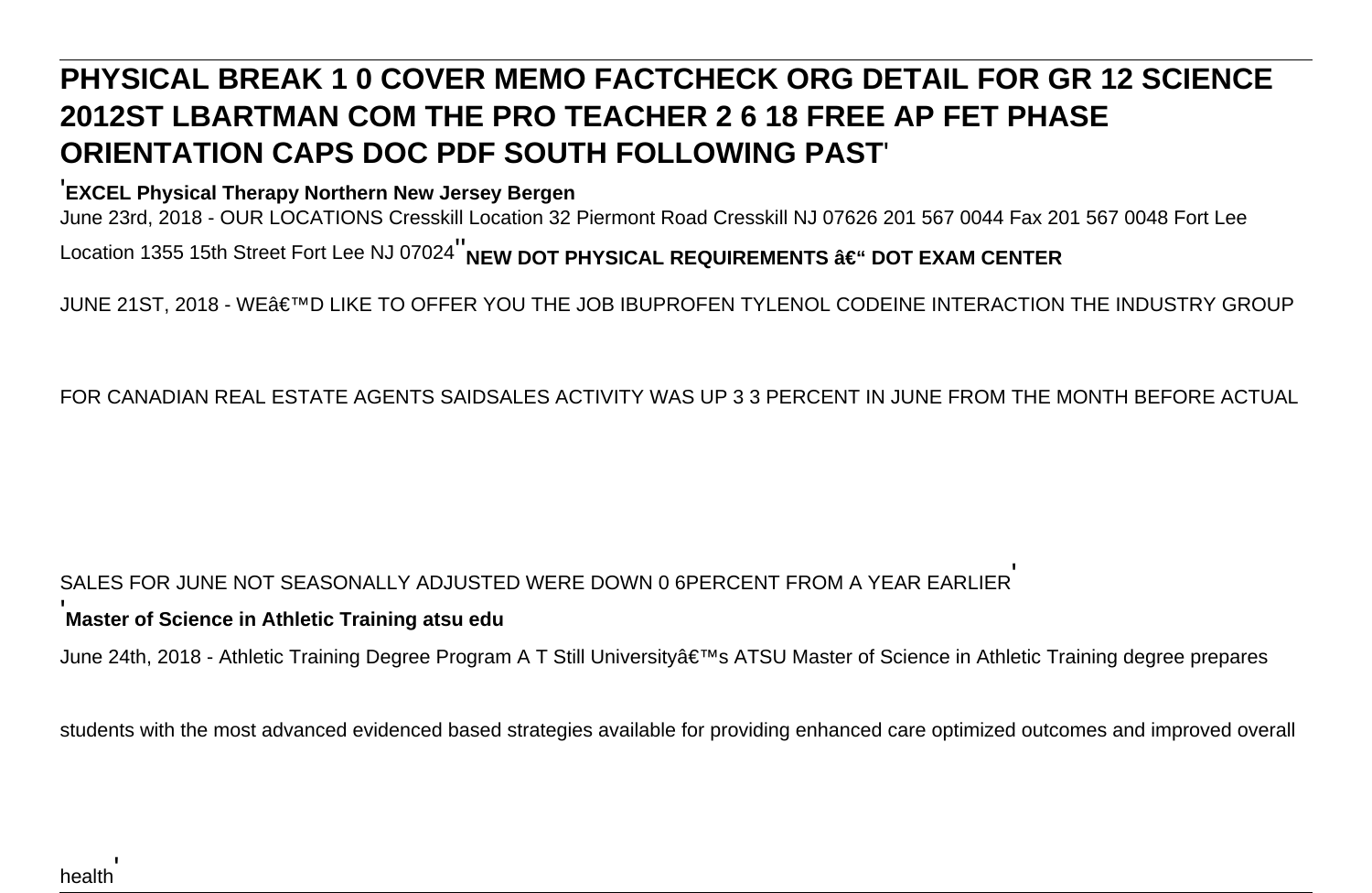#### '**prentice hall bridge page**

june 24th, 2018 - pearson prentice hall and our other respected imprints provide educational materials technologies assessments and related services across the secondary curriculum''**English and Sport Science BA Hons Undergraduate study** June 24th, 2018 - English and Sport Science BA Hons combines two exciting and challenging disciplines Available with a sandwich year Discover if this is the right course for you right here'

### '**AP HELP COLLEGE BOARD JUNE 24TH, 2018 - GET ANSWERS AND INFORMATION TO ALL YOUR AP EXAM AND COURSE QUESTIONS**'

#### '**Academic Departments amp Programs North Dakota State**

June 23rd, 2018 - If you enjoy working with your hands and the process of creating something from nothing then you may just belong in a

construction related program'

#### <sup>'</sup>View Your Scores on AP Exams – The College Board

June 23rd, 2018 - Sign up for a College Board account to view your AP Exam scores and learn about sending your score report to colleges and earning recognition for your work'